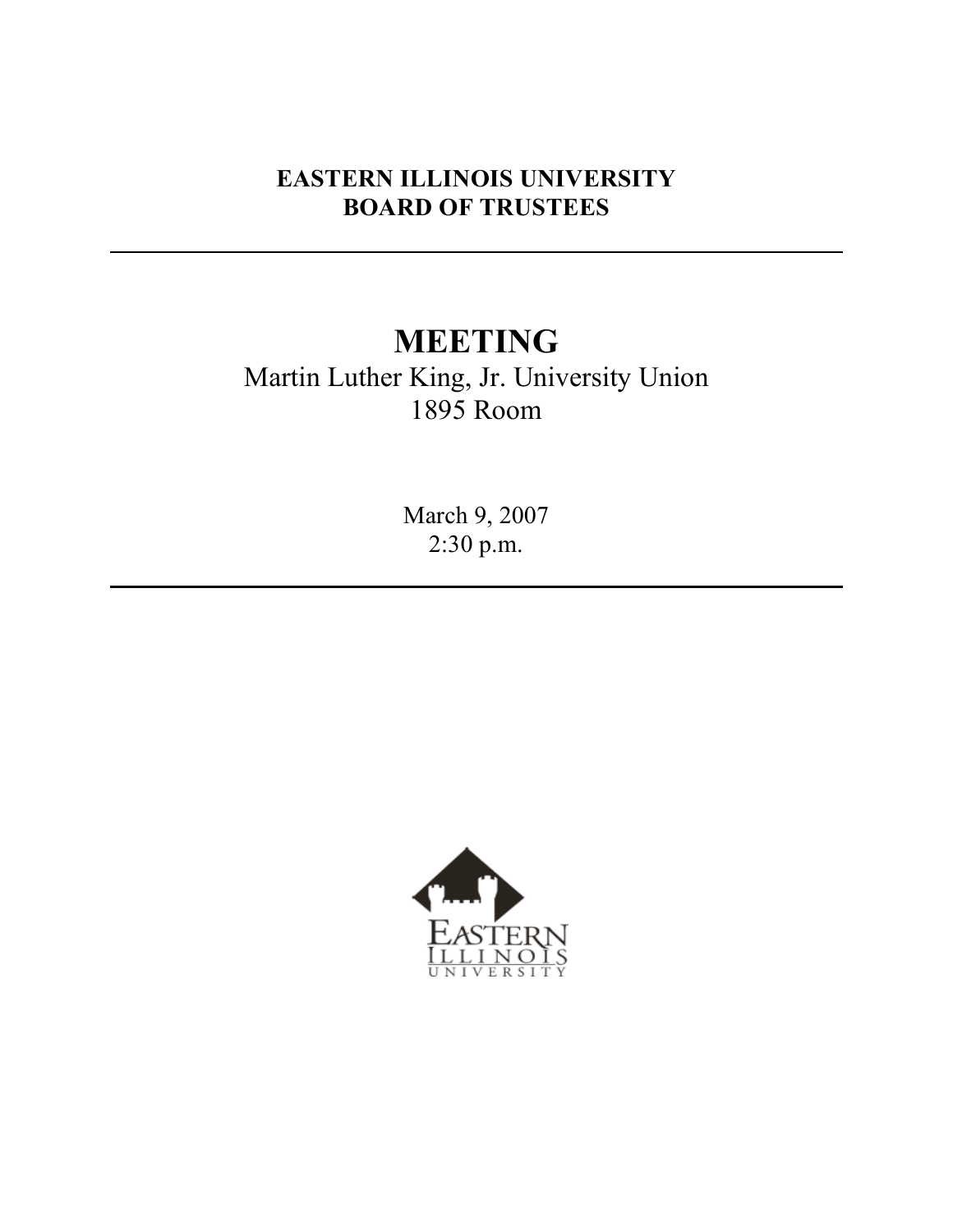Report to the Board of Trustees EASTERN ILLINOIS UNIVERSITY March 9, 2007

#### Table of Contents

#### I. Action Items

#### II. Executive Session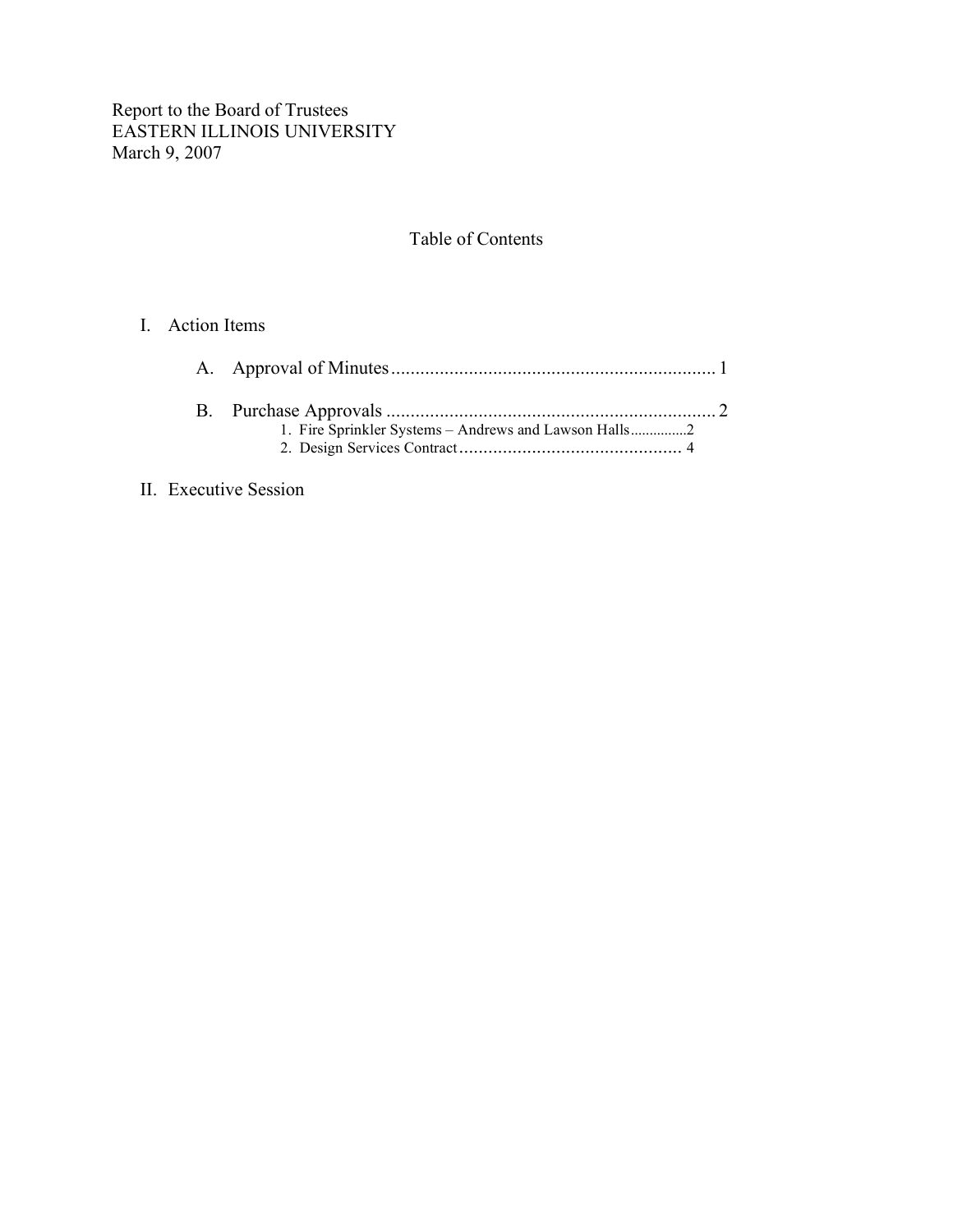## I. ACTION ITEMS

## A. **Approval of Minutes**

January 19, 2007 Board Meeting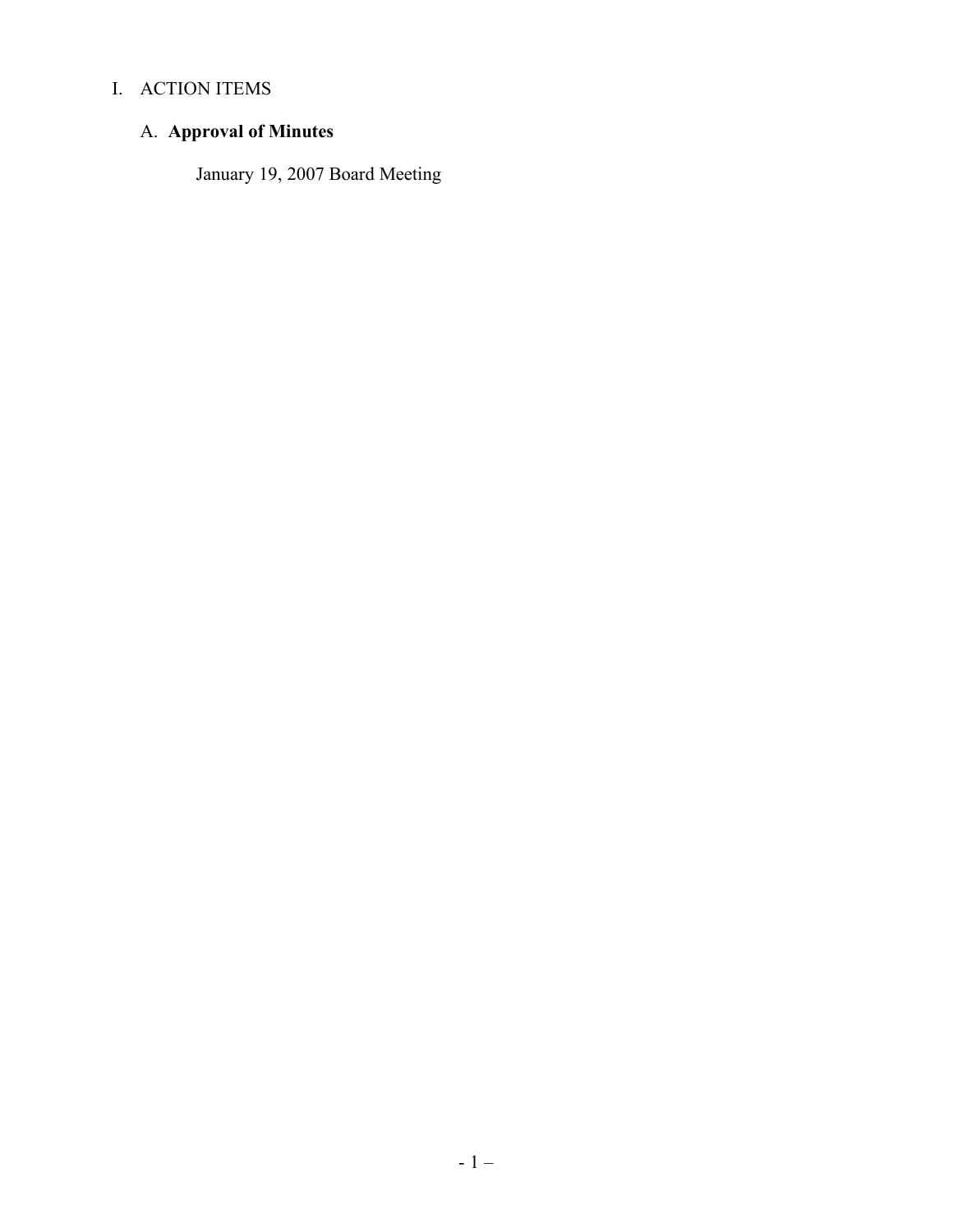## I. ACTION ITEMS:

## B. **Expenditure Recommendations for Purchases of \$250,000 or More**

|                         | 1) Purchase Item:                                                       | Fire sprinkler systems – Andrews and Lawson Halls                                                                                                                                                                                                                                                                |                                                                          |
|-------------------------|-------------------------------------------------------------------------|------------------------------------------------------------------------------------------------------------------------------------------------------------------------------------------------------------------------------------------------------------------------------------------------------------------|--------------------------------------------------------------------------|
|                         | <b>Description/Explanation:</b>                                         | The project consists of all labor, materials and equipment to<br>install a wet-pipe sprinkler system in Andrews Hall during<br>the summer of 2007 and Lawson Hall during the summer of<br>2008. In conjunction with the sprinkler installations, fire<br>alarms systems in each building would also be upgraded. |                                                                          |
|                         | Cost:                                                                   | \$1,532,519.00 (including \$139,320.00 for contingencies) as<br>follows:<br>Fire Protection<br>Electrical<br>Contingency $(10\%)$<br>Total                                                                                                                                                                       | $\mathbb{S}$<br>984,699.00<br>408,500.00<br>139,320.00<br>\$1,532,519.00 |
|                         | <b>Recommended Vendors:</b>                                             |                                                                                                                                                                                                                                                                                                                  |                                                                          |
|                         | <b>Fire Protection</b><br>Automatic Fire Sprinkler<br>Normal, IL        |                                                                                                                                                                                                                                                                                                                  | \$984,699.00                                                             |
|                         | <b>Electrical</b><br>Anderson Electric<br>Mattoon, IL                   |                                                                                                                                                                                                                                                                                                                  | 408,500.00                                                               |
| <b>Summary of Bids:</b> |                                                                         |                                                                                                                                                                                                                                                                                                                  |                                                                          |
|                         | <b>Fire Protection</b><br><b>Automatic Fire Sprinkler</b><br>Normal, IL |                                                                                                                                                                                                                                                                                                                  | \$984,699.00                                                             |
|                         | Fire Suppression Systems<br>Champaign, IL                               |                                                                                                                                                                                                                                                                                                                  | 1,021,000.00                                                             |
|                         | McDaniel Fire Systems<br>Champaign, IL                                  |                                                                                                                                                                                                                                                                                                                  | 1,159.999.00                                                             |
|                         | No Bid<br>Superior Fire Protection Systems, Inc.<br>Forsyth, IL         |                                                                                                                                                                                                                                                                                                                  |                                                                          |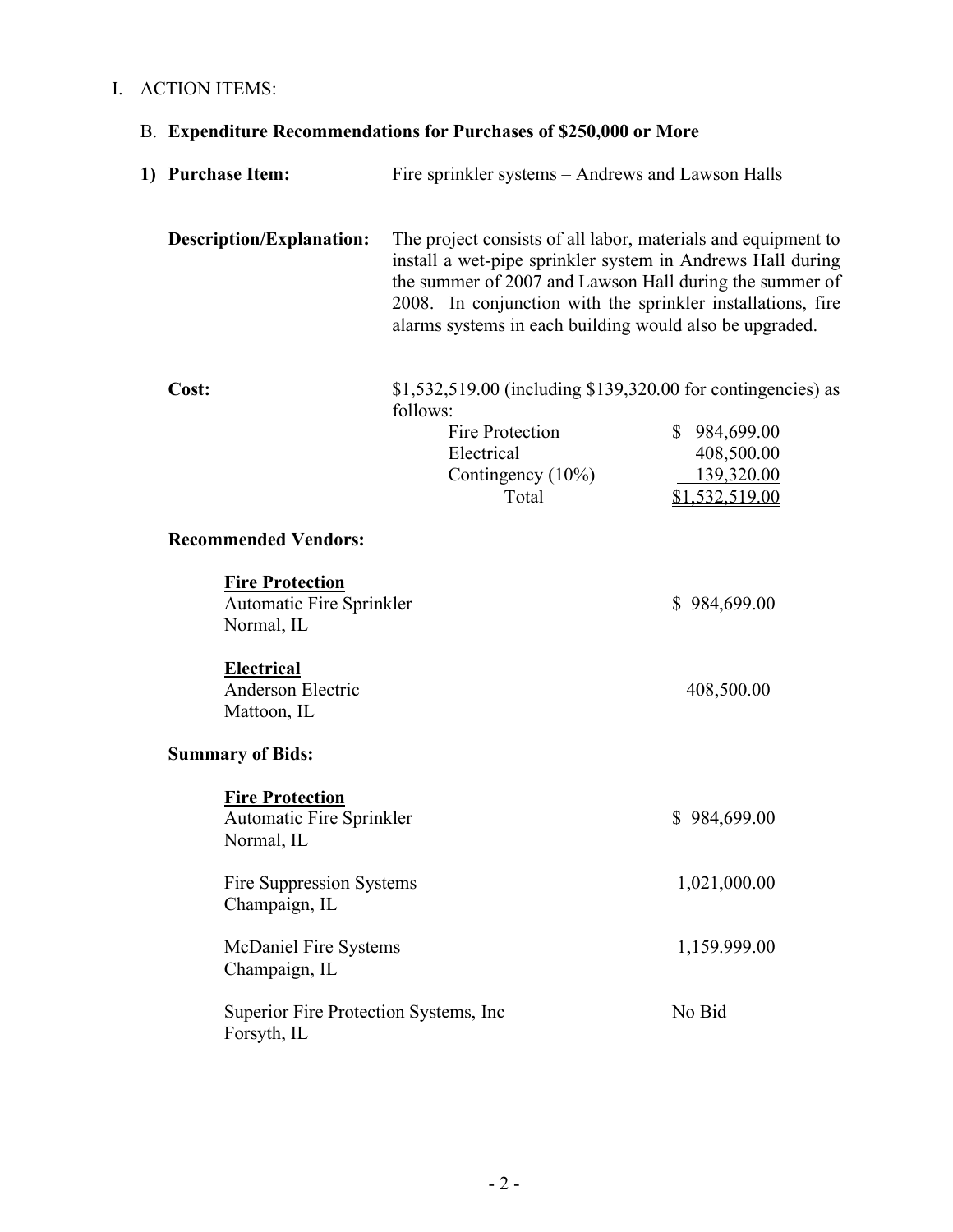#### **Summary of Bids: (Continued)**

| <b>Electrical</b><br>Anderson Electric<br>Mattoon, IL | 408,500.00 |
|-------------------------------------------------------|------------|
| Bodine Electric of Decatur, Inc.<br>Decatur, IL       | 474,000.00 |
| Commercial Electric<br>Mattoon, IL                    | 685,787.00 |

**Fund Source:** Local Funds

#### **It is recommended that the Board of Trustees approve this purchase item.**